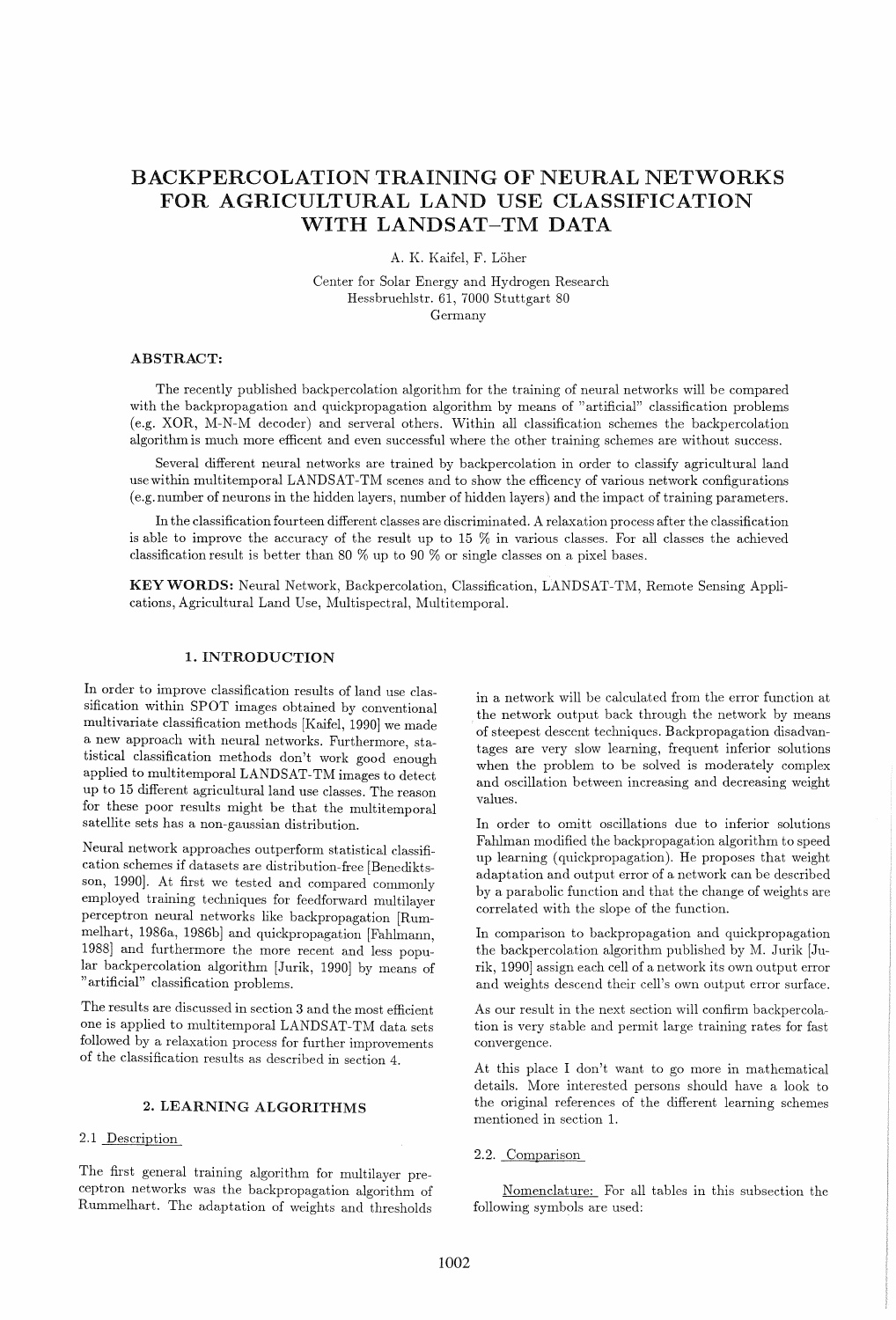$\overline{E_p}$ : mean number of epochs for successful learning, *max:* maximum number of epochs,

*min:* minimum number of epochs,

 $N_F$ : number of training procedures without success,

*Nsim* : total number of training procedures,

 $\lambda$  : learning rate,

 $\sigma$ : standard deviation of the number of epochs for successful learning,

 $\theta$ : amplitude of random generator,

? : the questionmark indicates that this value is not mentioned in the references used.

For benchmark tests of learning algorithms mostly artificial classification problems like exclusiv-OR (XOR) and N-M-N decoders are used. Furthermore some random patterns and parity bit classification problems are compared.

With each problem Nsim number of simulations are performed. Due to random inititialization of the weights and thresholds each simulation has different results.

XOR: Quickpropagation learning (Fahlmann, 1988) got with two neurons in the hidden layer his best results. Table 1 compares it to the results we achieved with backpercolation.

Decoder: N-M-N-decoder are special for learning algorithms because the input and output layers have the same size and only one neuron of each pattern has the value one. All others are zero. Table 2 show the results of learning different N-M-N decoders from Fahlmann [Fahlman, 1988] and Table 3 shows our results we achieved with backperclation learning of the same decoder (neural network) configurations.

Parity Bit: For this benchmark test the neural net has only one output neuron. This should be set to one if the number of input values set to one (high) is odd.

Discussion: If we compare backpropagation with backpercolation learning (Table 4) backpercolation is by a factor of about 50 in the mean value faster than backpropagation. Jurik also mentioned too, that backpropagation cannot handle learning rates higher than 0.5 and that the much higher stability of backpercolation learning allows learning rates up to 2.0 [Jurik, 1990].

The difference of quickprogation with backpercolation (Table 1, 2, 3) is not so dramatic but backpercolation outperforms quickpropagation in speed of learning (nb. of epochs) up to two times in the mean. The standard deviation of used epochs for successful learning of the different patterns is less for backpercolation. This means that the

| Lern mode     | $\lambda$ | $\theta$ | max | ٠.<br>min | $\sigma$ | $N_F$    | $N_{sim}$ | $\overline{E_p}$ |
|---------------|-----------|----------|-----|-----------|----------|----------|-----------|------------------|
| $\mathbf{QP}$ | 4.0       | 1.0      | 66  | $10\,$    | 16.3     | 14       | 100       | 24.2             |
| Perc          | 2.0       | 2.0      | 59  | 10        | 11.8     | $\theta$ | 100       | 23.1             |
| Perc          | 4.0       | 2.0      | 34  | 6         | 6.1      | 15       | 100       | 15.4             |

Table 1. Comparsion of quickpropagation learning (QP) [Fahlman, 1988] with backpercolation learning (Perc) by means of XOR-problem. The networks has all one hidden layer with 2 neurons.

| decoder       | $\lambda$ | $\theta$ | max | m <sub>i</sub> | $\sigma$ | $N_F$ | $N_{sim}$ | $\overline{E_p}$ |
|---------------|-----------|----------|-----|----------------|----------|-------|-----------|------------------|
| $8 - 2 - 8$   | 1.0       | 4,0      | 155 | 26             | 37,7     | ?     | 25        | 102,8            |
| $8 - 3 - 8$   | 2.0       | 2,0      | 42  | 12             | 5,6      | ?     | 100       | 21,99            |
| $8 - 4 - 8$   | 3.0       | 2,0      | 23  | 10             | 2,8      | ?     | $100 -$   | 14,88            |
| $8 - 5 - 8$   | 3.0       | 2,0      | 19  | 9              | 2,0      | ?     | 100       | 12,29            |
| $8 - 6 - 8$   | 3.0       | 2,0      | 15  | 7              | 1,6      | ?     | 100       | 10,13            |
| $8 - 8 - 8$   | 3.0       | 2,0      | 12  | 6              | 1,3      | ?     | 100       | 8,79             |
| $8 - 16 - 8$  | 3.0       | 2,0      | 10  | 4              | $_{1,0}$ | ?     | 100       | 6,28             |
| $16 - 4 - 16$ | 1.2       | 2,0      | 48  | 20             | 5,4      | ?     | 100       | 28,93            |
| $10 - 5 - 10$ | 0.35      | 2,0      | 21  | 9              | 2,1      | ?     | 100       | 14,01            |

Table 2. Results of quickprogation learning with different N-M-N decoders [Fahlmann, 1988].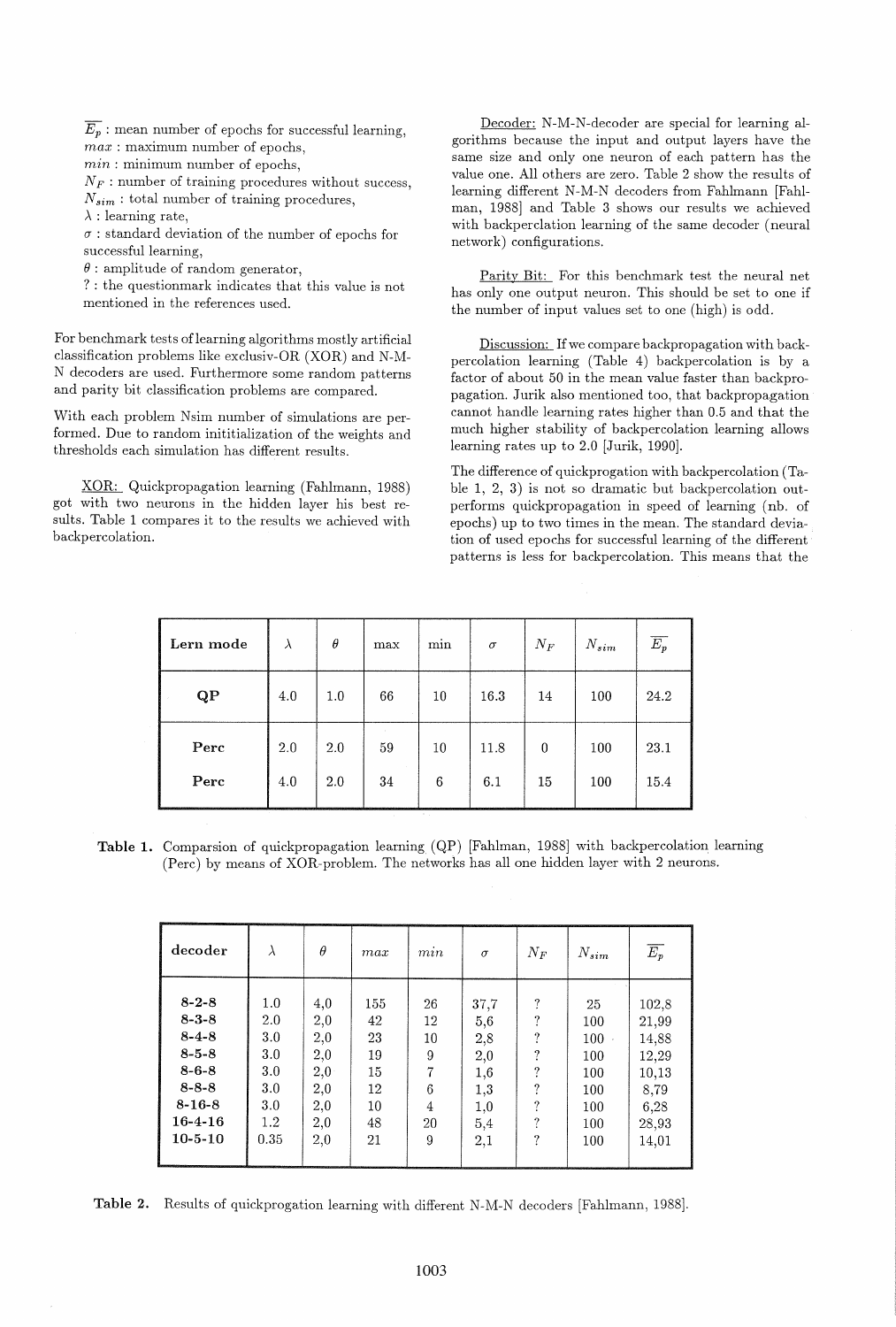| decoder                                                                                                                                  | $\lambda$                                                   | $\theta$                                                    | max                                                   | mnn                                                                                                  | $\sigma$                                                       | $N_F$                                                                                                    | $N_{sim}$                                          | $\overline{E_p}$                                                                              |
|------------------------------------------------------------------------------------------------------------------------------------------|-------------------------------------------------------------|-------------------------------------------------------------|-------------------------------------------------------|------------------------------------------------------------------------------------------------------|----------------------------------------------------------------|----------------------------------------------------------------------------------------------------------|----------------------------------------------------|-----------------------------------------------------------------------------------------------|
| $8 - 2 - 8$<br>$8 - 3 - 8$<br>$8 - 4 - 8$<br>$8 - 5 - 8$<br>$8 - 6 - 8$<br>$8 - 8 - 8$<br>$8 - 16 - 8$<br>$16 - 4 - 16$<br>$10 - 5 - 10$ | 1,2<br>2,0<br>2,0<br>3,0<br>3,0<br>3,0<br>4,0<br>2,0<br>2,0 | 1,0<br>1,0<br>1,0<br>1,0<br>1,0<br>1,0<br>1,0<br>1,0<br>1,0 | 158<br>20<br>12<br>9<br>10<br>8<br>$\rm 5$<br>29<br>9 | 63<br>10<br>$\overline{7}$<br>5<br>$\overline{4}$<br>$\overline{4}$<br>$\overline{4}$<br>$15\,$<br>5 | 28,7<br>2,9<br>1,7<br>1,3<br>1,7<br>1,3<br>0,5<br>4,27<br>1,76 | $\Omega$<br>$\theta$<br>$\theta$<br>$\Omega$<br>$\theta$<br>$\Omega$<br>$\theta$<br>$\theta$<br>$\theta$ | 50<br>50<br>50<br>50<br>50<br>50<br>50<br>50<br>50 | 98,5<br>13,8<br>9,3<br>7,4<br>6,9<br>$\begin{array}{c} 6,1 \\ 4,5 \end{array}$<br>20,9<br>6,9 |

Table 3. Results of backpercolation learning with the same decoder configuration as shown in Table 2.

| Lern mode |     | $\theta$ | max  | min  | $\sigma$ | $N_F$          | $N_{sim}$ | $E_p$  |
|-----------|-----|----------|------|------|----------|----------------|-----------|--------|
| BP        | 0.5 | 1.0      | 2538 | 1134 | 738.6    | 14             | 20        | 1968.7 |
| Perc      | 1.0 | 2.0      | 1046 | 116  | 280.0    | $\overline{2}$ | 22        | 33.5   |

Table 4. Comparsion of backpropagation learning (BP) with backpercolation (Perc) learning of neural networks,for 4-Bit parity classification. All networks have one hidden layer with 4 neurons.

learning parameters  $(\lambda, \theta)$  don't have to be well adjusted for successful learning by backpercolation compared to quickpropagation.

Due to this experiences during a first study phase with neural networks, we decided to apply only the backpercolation learning for "real" classification problems like agricultural land use classification as described in the following sections.

# 3. APPLICATION TO LANDSAT-TM DATA

Since 1989 we are working together with the University of Stuttgart and Freiburg in a project to test the applicability of satellite remote sensing technique for agricultural land use classification in the State Baden-Wiirttemberg (southwest of Germany). The mean agricultural field size in Baden-Wiirttemberg is approximatly 1.5 ha which is very small in comparison to regions in Germany or Europe or even to the USA.

The small agricultural field size is one of the main difficulties in applying remote sensing techniques in this region. Therefore the rectification of the multitemporal data have to be very precise and for the classification there are a lot of non-uniform pixels due to borders between the fields with different land use.

| land use                                                                                                                                                           | nb. of pixels                                                                                                      | nb. of pixels                                                                                    |  |  |
|--------------------------------------------------------------------------------------------------------------------------------------------------------------------|--------------------------------------------------------------------------------------------------------------------|--------------------------------------------------------------------------------------------------|--|--|
| class                                                                                                                                                              | (original)                                                                                                         | (eroded)                                                                                         |  |  |
| winter wheat<br>rye<br>winter barley<br>summer barley<br>oats<br>spelt<br>pasture<br>pea<br>potatoes<br><b>beet</b><br>rape seed<br>sun flower<br>maize<br>orchard | 21 465<br>830<br>8 0 21<br>7822<br>891<br>106<br>1882<br>1 744<br>128<br>13 662<br>1962<br>2 786<br>7 222<br>1 022 | 10 409<br>354<br>4 201<br>4 0 2 2<br>223<br>643<br>1 269<br>6 639<br>833<br>1 609<br>2819<br>626 |  |  |

Table 5. Table of agricultural land use classes with corresponding number of pixel of the ground true data (original) and by two pixels eroded fields (eroded) .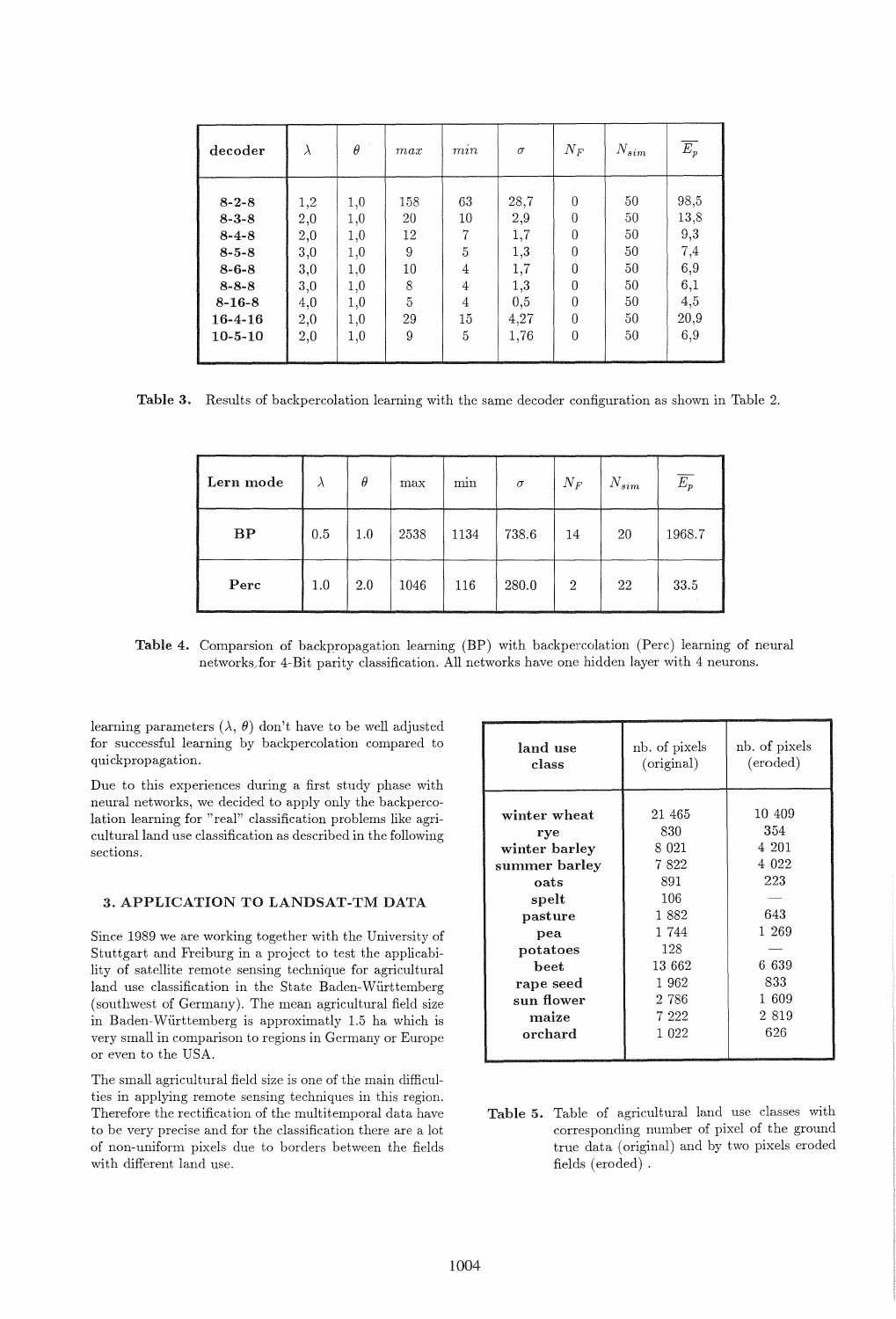#### 3.1 Classification

For the classifcation ground true data of fourteen different crops (Table 5) are used for the training of various neural network configurations. For the land use classification only the backpercolation algorithm for training of neural nets is used because during the test phase with other training schemes backpercolation get the best results with "artificial" benchmark tests (see section 3).

As input data two rectified LANDSAT-TM scenes (4000 X 3600 pixels) of the year 1990 of a region west of Stuttgart (county of Ludwigsburg) are used. The first one is from the beginning of the growing season (March 18) and the second one direct before harvest of grain (winter wheat, summer barley, winter wheat; July 24).

Table 5 list the different crops to be classified with the number of pixels of the ground true data which highly varies. For the training of the various networks a certain number of pixels of each class is randomly selected (training set) and the remaining (verification set) pixels are used for verification of classification results. For two classes (potatoes, spelt) only about 100 pixels available within the ground true data. Because of the use of 100 up to 500 pixels per class for the training of the neural nets we used the same pixels for these two classes in the verification data set.

Due to non-uniform pixels at the edges of fields we applied an erosion process for each class to remove 2 pixels at the edge of each field. This implies that for multitemporal data sets which we used, also an uncertainty of 0.5 pixels of the rectification of the data are removed too (this is approximately the failure for our rectification). After the erosion the small fields of the classes potatoes and spelt are totally eroded in the ground true data set (Table 5).

Experiments with the remaining 12 classes led to a much better convergence during the training of the various neural networks. This prove that the non-uniform pixels are mostly removed and that the failures due to rectification are neglicible.

#### 3.2 Relaxation

Further improvements of the results of the classification can be achieved by a relaxation process we already applied for cloud detection [Kaifel, 1989] in AVHRR images and land cover classifications with SPOT data [Kaifel, 1990].

The relaxation is an iterative process inside a window (e.g. 5 x 5 pixels) for each pixel of a segmented image. This yields to a substantially improvement of cartographic quality of classified images and a more accurate classification on pixel basis (see next section).

During the iterative relaxation process the analog output data of a neural network inside a window are handled as probabilities of different classes and are weigthed with the corresponding number of pixels of each class in the window. After weigthing and addition of the probabilities for each class a new decision of the class for the central pixel of the window will be made corresponding to the highest probability.

This scheme is applied iterativly and yields to improvements of the overall classification rate compared to the first classification made by the neural network of up to 10 % on pixel basis.

#### 3.3 Classification Scheme

For easy handling of the huge amount of data during learning of neural networks and to check the quality of classifcation, we developed a software package with different programs for each step of a classification (Fig. 1). It is easy to use and the different programs communicate by various data file.

Three typs of input data are neccessary for the program NEURALINPUT which extracts the different patterns to be learned (pattern file) by a neural net from the input images. The feature file contains the multispectral/multitemporal images, the mask file the ground true data and the additional filter file is used to mask out areas in images which should not be classified.

The pattern file is used as input for training a neural network (PERCLEARN) and a net file containing configuration, weights and threshold values of the learned network is the result. Optionally a net file can also be used as input file to adapt the network to new patterns or to continue learning with other parameters like learning rate etc..

If a network is successful adapted the image can be classified with the program PERCCLASSIFY which uses the output file for the segmented image and the possibility file for the analog output values of each neuron and each pixel. This file is used as input for the relaxation (see section 4.2)and the program CLASSQU AL perform a quality check and write the confusion matrix and some other relevant information on the quality file to check the segmentation by means of statistical values.

All programs write additional datas on a documentation file to get more information on parameters used during the run phase.

#### 4. RESULTS

As described in section 4.1 and shown in table 5 the classification is made with two different training data sets. The first one are the original ground true data contain 14 different land use classes and the second one where the fields of the ground true data are eroded by two pixels containing the remaining 12 land use classes.

The feature file consists of two rectified LANDSAT-TM scenes with channel 1-5 and 7. Therefore we got 12 input features for each pixel which implies a neural networh with 12 input neurons. In order to test the impact of network configuration and the number of patterns we trained various networks (one or two hidden layers) with both training datas set.

Table 6 show the various network configuration learned, used the two different training data sets. In the first column the network configuration is mentioned. The numbers (e.g. 12-50-14) means 12 neurons in the input layer corresponding to the number of classes, 50 neurons in the hidden layer and 14 neurons in the output layer.

The first three networks are trained with the first training data set (14 classes, see table 5) and the last three network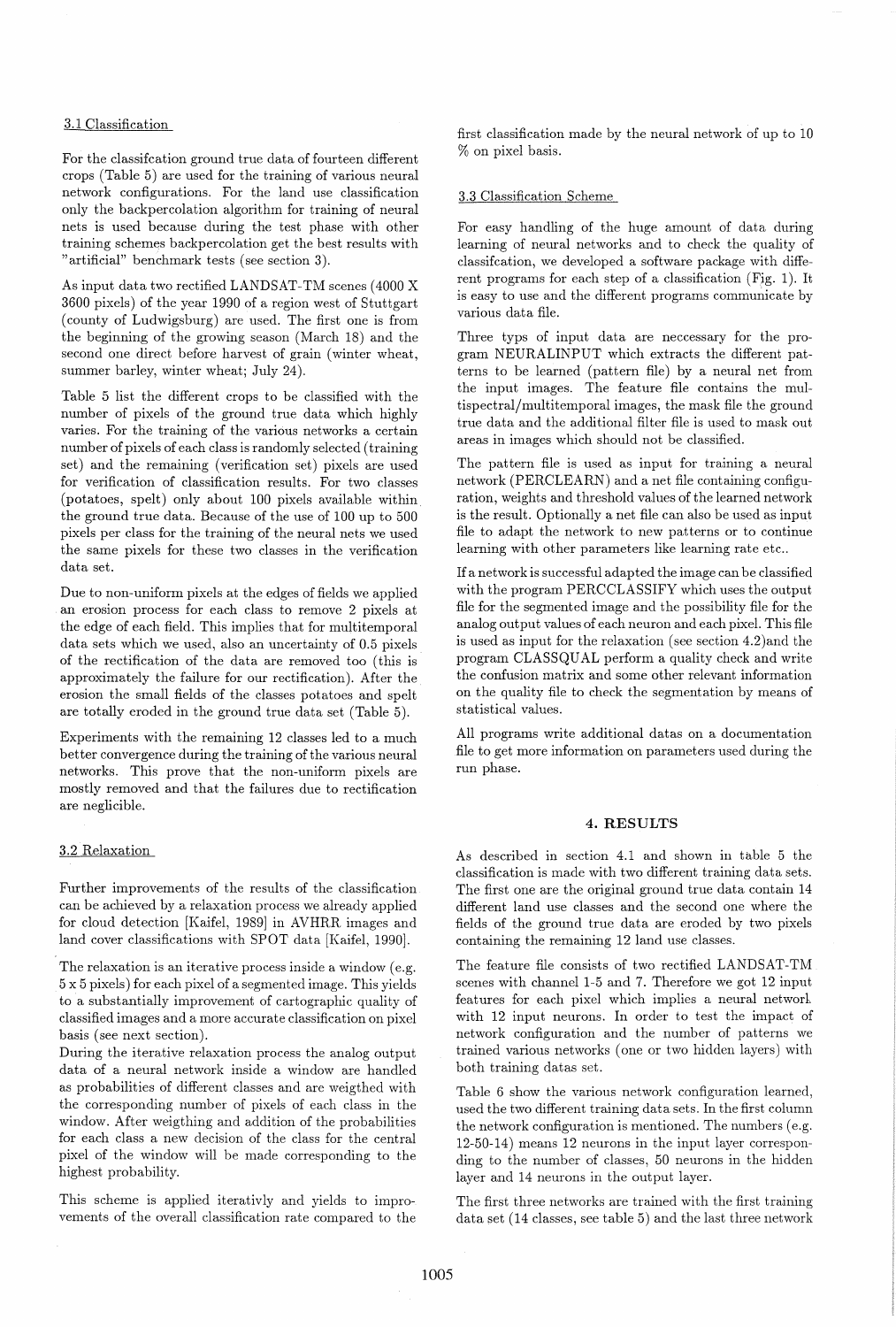| network              | maximum   | number | features | classif. | relax.  | relax.  | relax.  |
|----------------------|-----------|--------|----------|----------|---------|---------|---------|
| configu-             | features  | of     | learned  | rate     | $5x5*5$ | $7x7*5$ | $9x9*5$ |
| ration               | per class | epochs | [%]      | [%]      | [%]     | [%]     | [%]     |
| $12 - 50 - 14$       | 200       | 1821   | 94.5     | 65.2     | 74.4    | 76.6    | 77.4    |
| $12 - 100 - 14$      | 200       | 1245   | 97.0     | 65.3     | 72.7    | 76.7    | 77.6    |
| $12 - 100 - 50 - 14$ | 500       | 1030   | 96.3     | 69.4     | 72.8    | 75.5    | 77.5    |
| $12 - 40 - 12$       | 500       | 2365   | 97.4     | 70.1     | 76.2    | 78.6    | 79.8    |
| $12 - 50 - 12$       | 500       | 685    | 97.2     | 67.9     | 73.0    | 74.9    | 75.8    |
| $12 - 50 - 12$       | 1000      | 512    | 98.2     | 70.3     | 74.1    | 75.1    | 75.9    |

Table 6. Comparison of classification rate of different network configuration trained with two sets of ground true data (Table 5). The last three columns show the classification rate after application of an iterative relaxation process with three different window sizes (5x5, 7x7, 9x9). The number of iterations is 5 for all three relaxation process.



Fig. 1. Scheme and data flow of the software system for classification of image data by neural networks.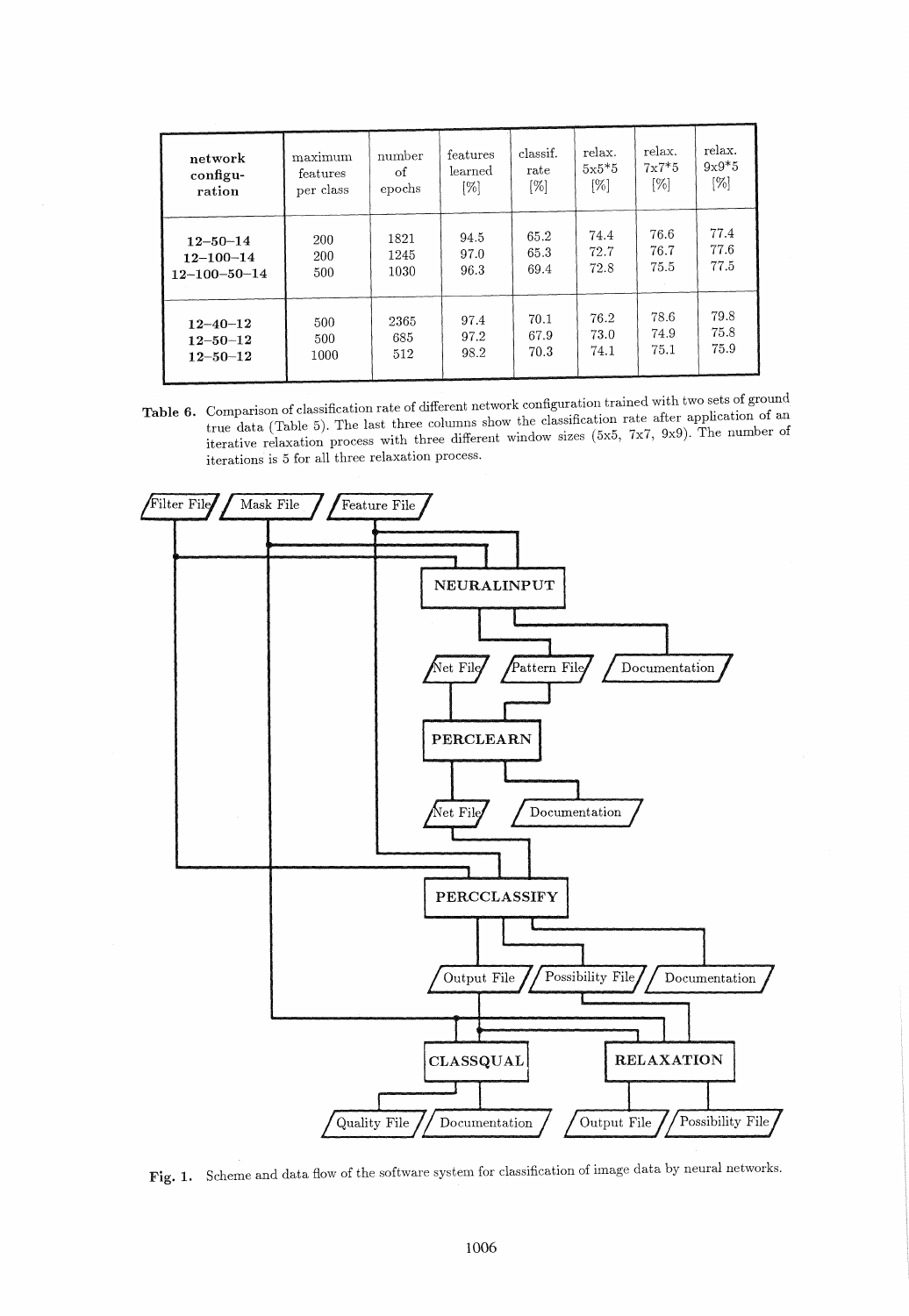configurations used the second training data set with only 12 classes.

The network with 50 neurons in one hidden layer and 200 features of each class applied to training data with 14 classes had some difficulties to learn more than 95 % of the patterns because some neurons came in saturation so that the learning process convergence was very slowly. This makes the training uneffectiv and it wastes a lot of CPU-time.

The second network with 100 neurons in the hidden layer learned much faster and more patterns (97 %), but the classification rate is only some percent higher. This means that it is not neccessary to take more much more than 200 pixels per class for learning a neural network. The last network mentioned in Table 6 will be learned with up to 1000 pixels per class but the result is not much better as if we used only 500 pixels per class (Table 6).

The neurons of the network with two hidden layers are not in saturation especially in the first hidden layer. The training uses enormous computation time to learn the network. When we stopped learning it has more than 30 days CPU-time consumed on a VAX-Station 3100 M78, but the network still convergenced when we stopped it.

|                                                                                                                                                  | classification error rate $[\%]$                                                                     |                                                                                                     |                                                                                      |                                                                                      |  |  |  |  |
|--------------------------------------------------------------------------------------------------------------------------------------------------|------------------------------------------------------------------------------------------------------|-----------------------------------------------------------------------------------------------------|--------------------------------------------------------------------------------------|--------------------------------------------------------------------------------------|--|--|--|--|
| network<br>configuration                                                                                                                         |                                                                                                      | $12 - 100 - 50 - 14$                                                                                | $12 - 40 - 12$                                                                       |                                                                                      |  |  |  |  |
| land use                                                                                                                                         |                                                                                                      | relaxation                                                                                          | relaxation                                                                           |                                                                                      |  |  |  |  |
| classes                                                                                                                                          | $9x9*5$<br>$\mathbf{n}$                                                                              |                                                                                                     | no                                                                                   | $9x9*5$                                                                              |  |  |  |  |
| winter wheat<br>rye<br>winter barley<br>summer barley<br>oats<br>spelt<br>pasture<br>pea<br>potatoes<br>heet<br>rape seed<br>sun flower<br>maize | 27.7<br>37.1<br>21.2<br>37.6<br>39.8<br>25.3<br>14.9<br>18.3<br>25.0<br>26.4<br>28.2<br>25.3<br>28.6 | 21.0<br>29.5<br>14.6<br>31.9<br>35.1<br>35.5<br>9.6<br>12.6<br>14.1<br>22.2<br>13.4<br>27.1<br>14.4 | 27.9<br>42.7<br>32.8<br>29.0<br>49.1<br>27.2<br>14.4<br>32.0<br>22.3<br>34.2<br>30.1 | 13.0<br>33.7<br>24.3<br>21.0<br>45.6<br>24.1<br>11.0<br>26.1<br>18.0<br>31.5<br>15.7 |  |  |  |  |
| orchard                                                                                                                                          | 27.9                                                                                                 | 14.0                                                                                                | 26.1                                                                                 | 26.5                                                                                 |  |  |  |  |

Table 7. Classification error rates for each class and one network configuration for the two different training data sets. The error rates before and after a relaxation process with a window size of 9 x 9 pixels and 5 iterations for each network are shown.

Fig. 2 shows the number of learned patterns during the training verus number of iterations (epochs). The total number of patterns to be learned is 6234.

The training data set two with 12 classes due to erosion of the ground true data fields didn't made a lot of problems. For learning of the first two networks we used the same but much more conservative parameters as for the training of the third one (Table 6).

All three networks are learned 97.2 % to 98 % of the patterns but the number of epochs are quite different. The overall classification result is about 70 % however if more epochs are used for the training the relaxation is more efficient.

Table 7 shows the classification error rate of each class for classification made by neural networks and after relaxation process. The networks mentioned corresponds to one configuration for each of two training data sets (Table 5). For several classes like winter wheat and maize with typical field size larger than the mean, the improvement by the relaxation is more than 15 %. For the class orchard with typical very small fields (less than 1 ha) there is no improvement by the relaxation.



Fig. 2. Number of learned patterns from training data set for network with 12-100-50-14 configuration. The maximum number of patterns are 6234. After 1030 iterations 6035 pattern were learned. The step of the curve occured due to changes of some learning parameters when we stopped learning and restarted again.

#### 5. CONCLUSION

The comparision of commonly used algorithms for training neural networks (backpropagation, quickpropagation) with backpercolation proved that training of neural networks with back percolation is much more efficient and research is still neccessary to opitimize and speed up learning.

Classification of agricultural land use with neural networks has great potential but the computation time for "real